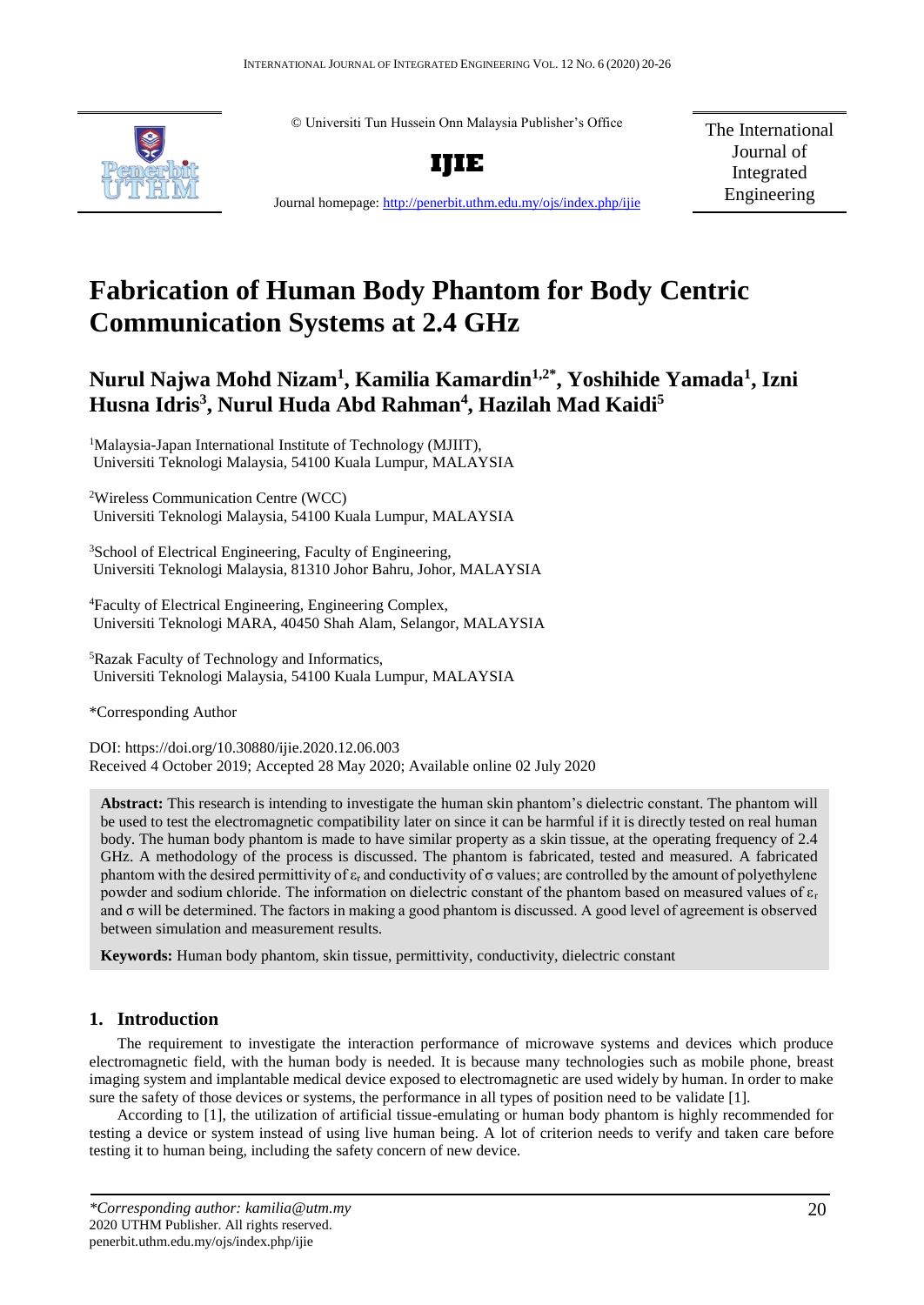The electrical properties (permittivity of  $\varepsilon_r$  and conductivity of  $\sigma$ ) of the phantom are necessary to mimic the real environment for testing purpose later on. The electrical properties of different tissues of human body are varied depending on their types such as muscle, fat, stomach and et cetera. It is also varied according to the operating frequency. Summary of the electrical properties for different tissues of human body, with operating frequency at 0.5 GHz to 10.0 GHz is shown in Table 1.

| <b>Tissues</b> | £r             | $\sigma(S/m)$            |
|----------------|----------------|--------------------------|
| Muscle         | 56.5 to 42.8   | $0.80 \text{ to } 10.60$ |
| <b>Fat</b>     | 5.54 to 4.60   | $0.04 \text{ to } 0.60$  |
| <b>Blood</b>   | 63.3 to 45.1   | 1.38 to 13.10            |
| Stomach        | $66.7$ to 49.0 | 1.04 to 13.30            |
| Dry Skin       | 45.0 to 31.3   | $0.73$ to $8.00$         |

| Table 1 - The electrical properties of different tissues of human body at 0.5 GHz to 10.0 GHz [1]. |  |
|----------------------------------------------------------------------------------------------------|--|
|----------------------------------------------------------------------------------------------------|--|

Human body phantom materials can be divided into several types according to their appearance. There is liquid, gel, semisolid and solid materials. Most of reported human body phantom materials are using gel and semisolid [2-7]. Phantom of solid material using agar-based is studied in [2] to operate from 0.9 GHz to 10.0 GHz. Human muscle tissue using gel material is reported in [3]. This phantom is operated at 2.45 GHz. Meanwhile, semisolid water-based phantom is fabricated mimicking of a human torso in [4]. The phantom is able to operate at 2.45 GHz. Multi-function phantoms including muscle, fat, skin, bone-tissues are also reported in [5-7]. The phantoms are made to suit the operating frequency of the microwave systems and devices. According to [2], the phantom can be used in wide range of frequency by altering the composition or ingredient ratios.

The amount of chemical substances ratios determines the dielectric constant of a phantom. A total number of six chemical substances are required to produce a good phantom. Among them, polyethylene powder and sodium chloride are an important ingredient. Right amount of polyethylene powder and sodium chloride is needed to offer a phantom with similar electrical properties as in real environment. According to [8], the amount of polyethylene powder affects the permittivity value of the phantom while the concentration of sodium chloride affects the conductivity value of the phantom. In addition, agar is used to hold the phantom's shape. However, agar and polyethylene powder are not suitable to be blend directly. Which is why, TX-151 is used as a thickener to thicken or harder the mold. In [9], xanthan gum is used instead of TX-151 because of easier to obtain and cheaper. Meanwhile, sodium dehydro-acetate is used as an antiseptic together with the deionized water as a main material.

In this paper, the human body phantom is presented mimic the physical properties of human skin tissue, as well as the electrical properties. The human body is fabricated and tested. The results are compared between calculated and measured data or values. The phantom is useable in many applications such as body area network, body centric wireless communication and biomedical systems.

#### **2. Methodology**

The fabrication of skin tissue phantom involves three stages. The first stage is to prepare the chemical substances which are deionized water, agar, sodium chloride, sodium dehydro-acetate, xanthan gum and polyethylene powder with the right amount.

The next stage is mixing all the ingredients by following several procedures and the solution is pour into a container. The solution will conform to the shape of its container when it is cooled or harden. Lastly, the final step is to measure the dielectric constant of the fabricated phantom using Vector Network Analysis (VNA) at the desired frequency which gives the value of real,  $\varepsilon'$  and imaginary,  $\varepsilon''$  parts of related permittivity.

Total of eight steps or procedures are shown in Fig. 1. In Fig. 1(a), all the ingredients are weight and put aside. The model or container is prepared earlier because the procedure is done quickly. This step is fall on the first stage. Second step until seventh step in Fig. 1(b)-(g), are the steps taken for second stage. The steps including stirring, cooking, mixing and cooling. The last step is shown in Fig. 1(h), for measurement process is the final stage in this study. If the results of electrical properties are not satisfied between calculated and measured data, we need to re-do the fabrication process from the first step.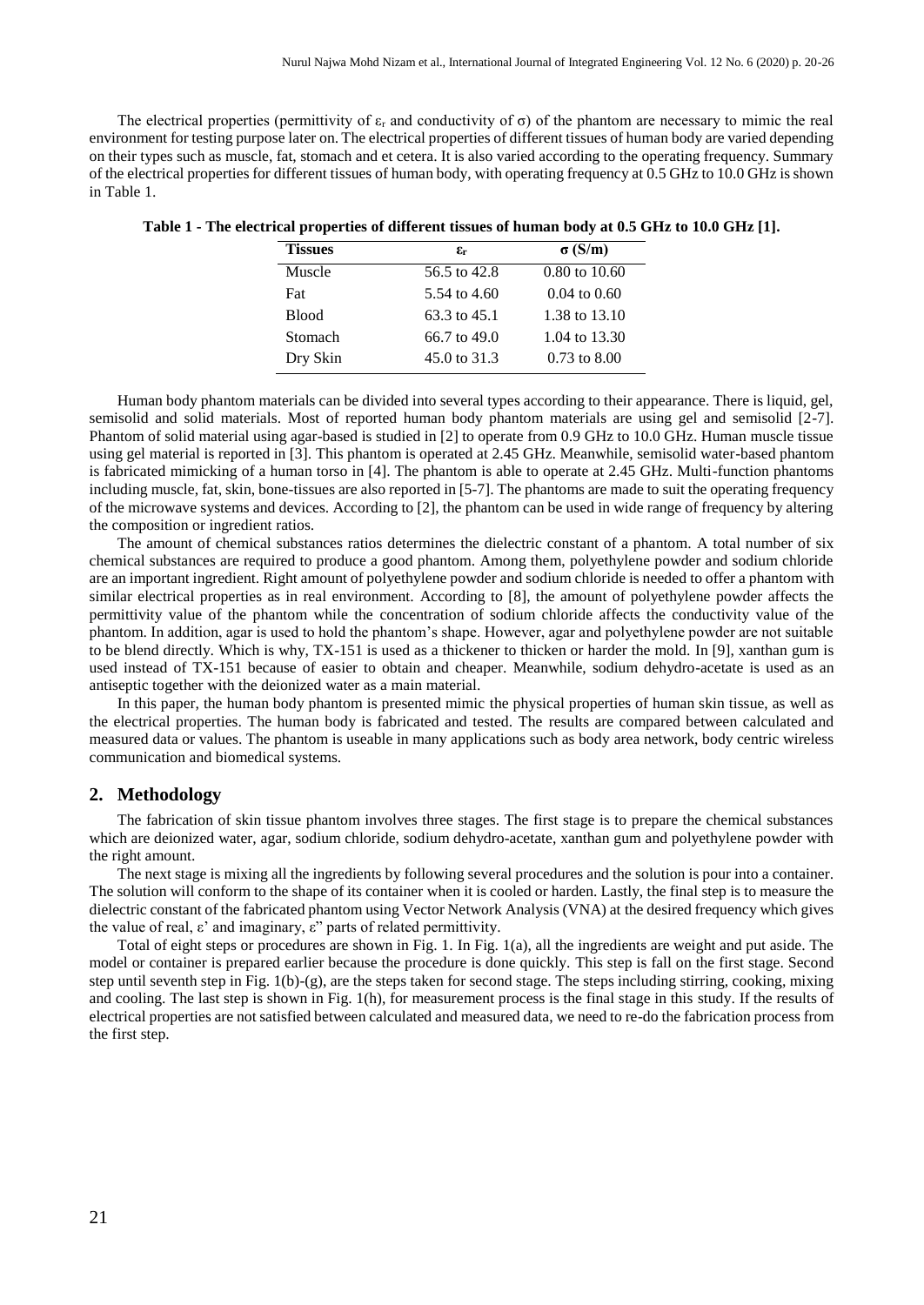

**Fig. 1 - (a) First step; (b) second step; (c) third step; (d) fourth step; (e) fifth step; (f) sixth step; (g) seventh step; (h) eighth step**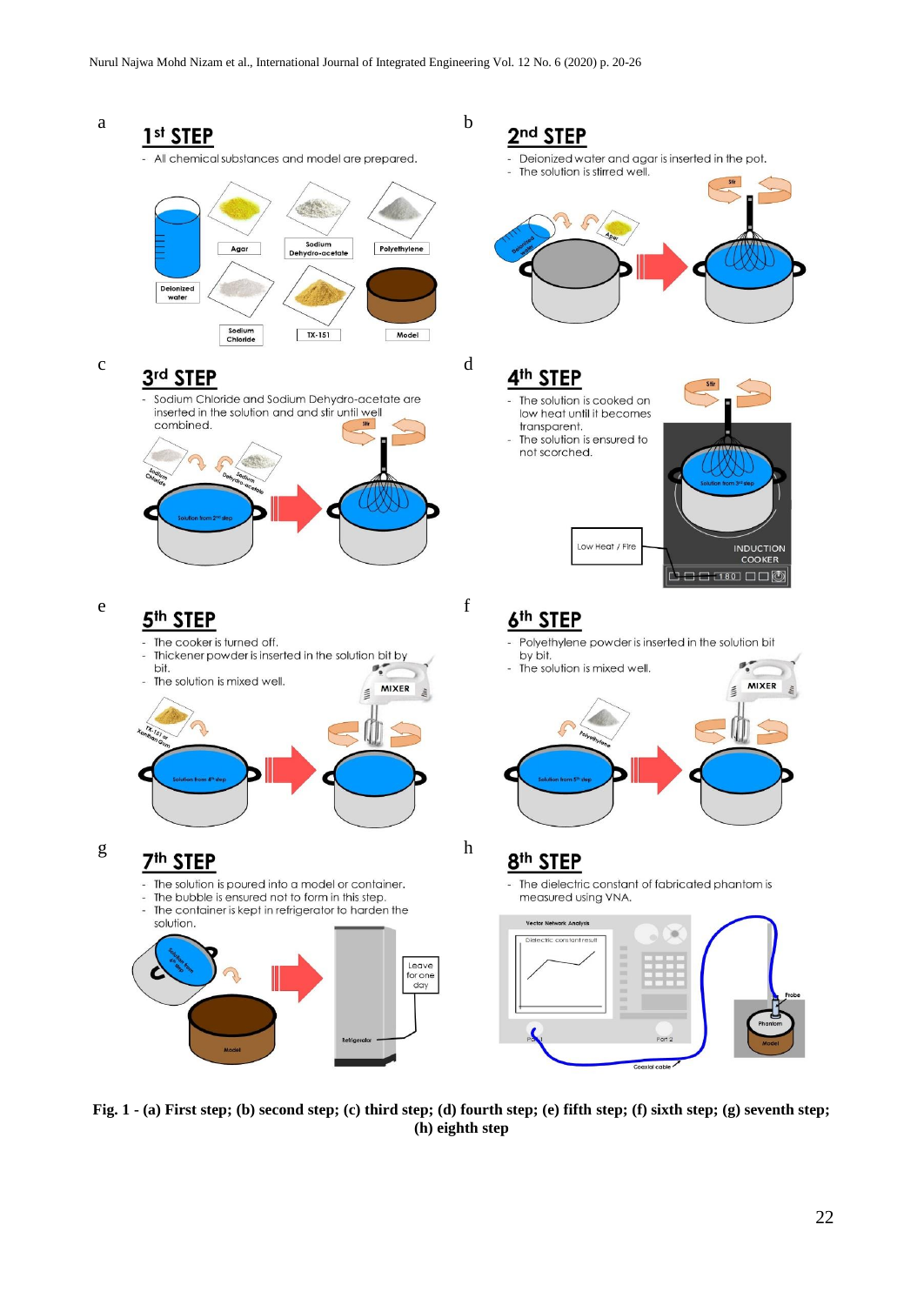The relative permittivity,  $\varepsilon_r$  and conductivity,  $\sigma$  of phantom is obtained by calculating it using the formula given in (Eq. 1). Targeted permittivity and conductivity for skin-tissue phantom at 2.4 GHz is  $\varepsilon_r = 46.7$  and  $\sigma = 0.69$ , respectively [8].

$$
\varepsilon_r = \sqrt{(\varepsilon')^2 + (\varepsilon'')^2}
$$
\n
$$
\sigma = \omega \varepsilon'' \varepsilon_0
$$
\n
$$
\omega = 2\pi f
$$
\n
$$
\varepsilon_0 = \frac{(10)^{-9}}{36\pi}
$$
\n(1)

# **3. Result and Discussion**

Table 2 shows the ingredients required to make a skin phantom. Modification has been done on the amount of sodium chloride which is from 2.1 grams to 1.8 grams, in order to lower the conductivity value based on previous research paper. It is because it can affect conductivity value based on concentration of sodium chloride itself.

| Table 1 - Ingredients amount in skill phantom |                   |  |
|-----------------------------------------------|-------------------|--|
| Ingredient                                    | Amount            |  |
| Polyethylene powder                           | 47.00 g           |  |
| Sodium chloride                               | 1.80 <sub>g</sub> |  |
| Agar                                          | 20.00 g           |  |
| Xanthan gum                                   | $6.25$ g          |  |
| Sodium dehydro-acetate monohydrate            | $0.25$ g          |  |
| Dejonized water                               | $420 \text{ ml}$  |  |
|                                               |                   |  |

**Table 1 - Ingredients amount in skin phantom**

Fig. 2 shows the fabricated human skin-tissue phantom. Fig. 3 illustrates the position during measurement of dielectric constant of human skin phantom. The measured values are taken at 11 different positions on the bottom surface of fabricated phantom. Later, average value is calculated to be set as a final measured data. Position is changing on the surface to ensure that fabricated phantom obtained same results of electric properties on all area of the surface.



**Fig. 2 - Fabricated human skin phantom**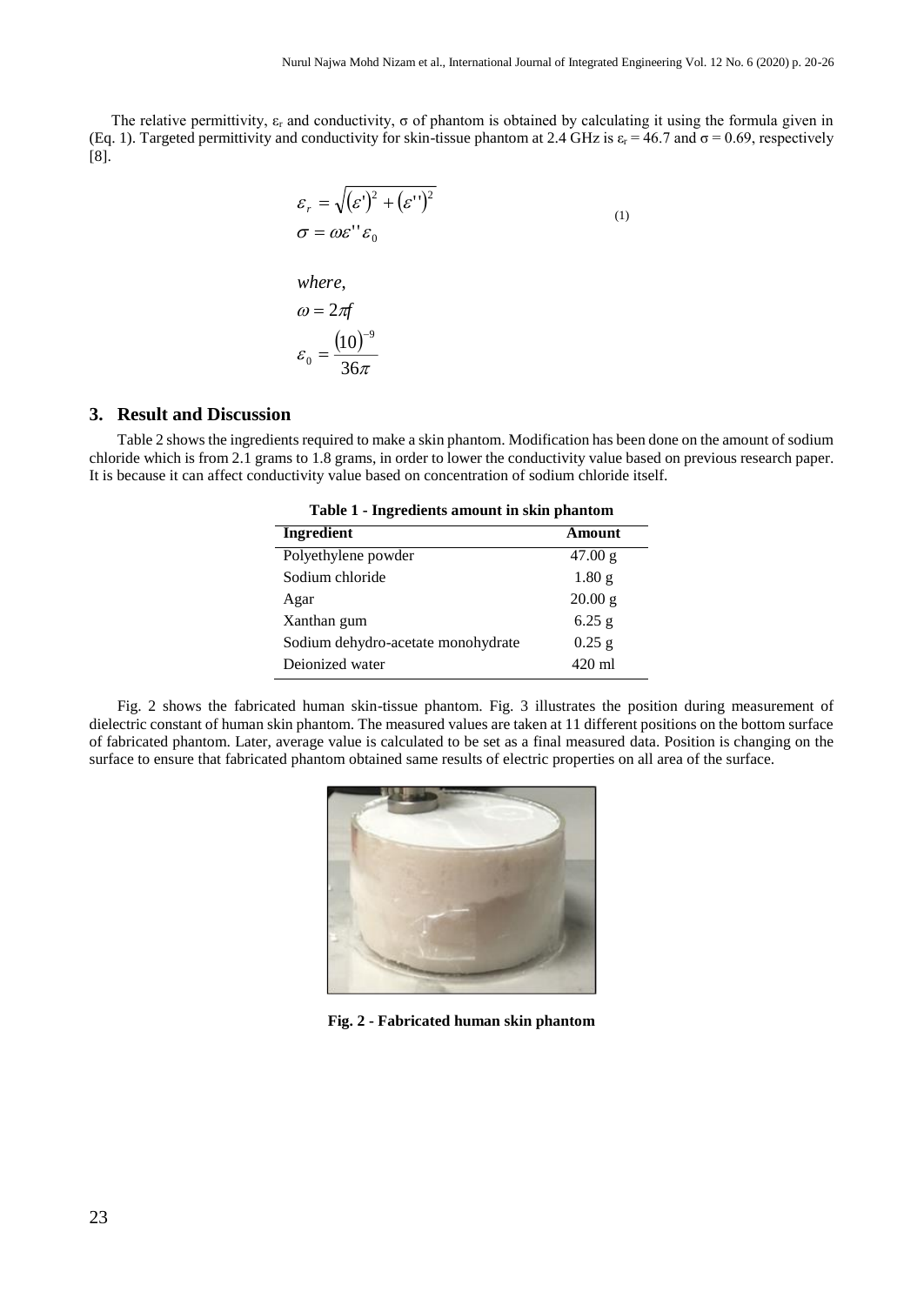

**Fig. 3 - Position of measurement of dielectric constant**

Fig. 4 shows the measured data for real part ( $\varepsilon'$ ) and imaginary part ( $\varepsilon''$ ) at frequency of 2.4GHz. The data is taken at 11 different position as shown in Fig. 3. As noticed in the figure, there is a big difference value at position 1 due to uneven surface of the phantom or small bubble which cannot be seen by naked eyes, the measured value affected a lot compared to others position. Average values of real and imaginary parts are 48.3 and 5.12, respectively. Both of the measured value will be compared with the theoretical value in Fig. 5 and Fig. 6.



**Fig. 4 - Measured value of real part, ε' (re) and the imaginary part, ε" (im) of permittivity on the bottom surface of skin phantom**

Fig. 5 compares the desired permittivity,  $\varepsilon_r$  with measured data for real part ( $\varepsilon$ ) at frequency of 2.4GHz. The black line shows the desired value for permittivity,  $\varepsilon_r$  which is 46.7 regardless of the position. Meanwhile, the red line indicates the real part data for 11 different positions. As mentioned earlier, the average value of real part of permittivity, ε' is 48.3. This result exhibits the skin phantom achieving the requirement for the relative permittivity value because of the acceptable value of the measured dielectric constant should be in the range of  $\pm 10\%$  of the expected dielectric constant value.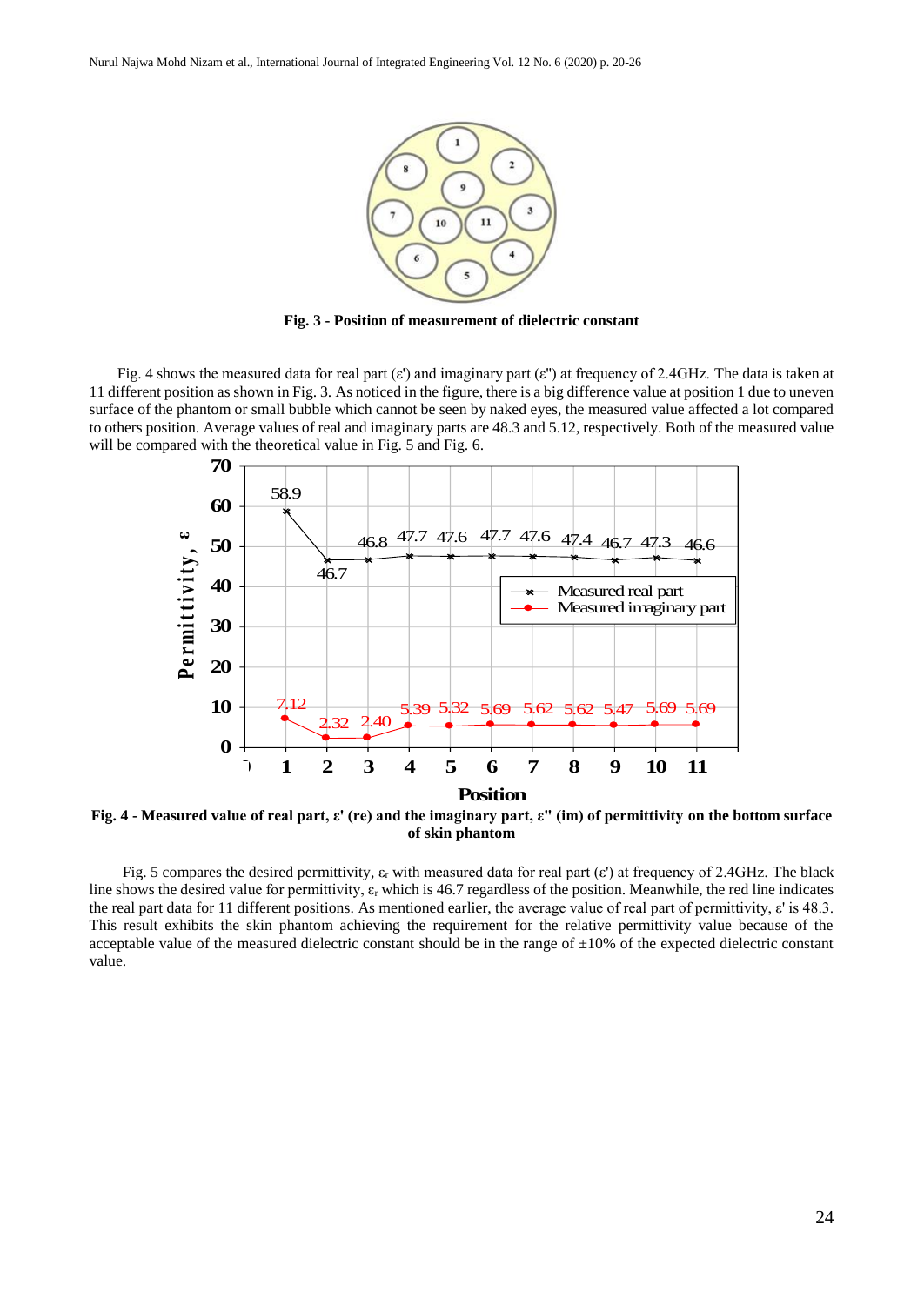

**Fig. 5 - Comparison results of desired and measured permittivity, ε<sup>r</sup> for the bottom surface of skin phantom**

Fig. 6 shows the measured value for imaginary part ( $\varepsilon$ "), measured and desired value for conductivity of the phantom. By applying Eq. 1, the simpler way to get conductivity by using equation  $\sigma = (\varepsilon''/7.5)$ . Therefore, the measured conductivity can be calculated and plotted as shown in Fig. 6 using the imaginary data,  $\varepsilon$ " as stated in the figure. For example, if the  $\varepsilon$ " at position 1 is 7.12, the measured  $\sigma$  is 0.95. The red line indicates the desired skin conductivity of  $\sigma$  = 0.69 S/m while the measured conductivity is demonstrated by the blue line. Overall average conductivity of  $\sigma = 0.68$  S/m which is close to the desired value. This result exhibits the skin phantom successfully achieving the requirement for the targeted conductivity value by modifying the sodium chloride proportion in the recipe from 2.1 g to 1.8 g.



**Fig. 6 - Comparison results of desired and measured conductivity, σ for the bottom surface of skin phantom**

A lot of precaution needs to be taken care such as room temperature which need to be controlled during fabrication process, accurate ingredients composition ratio, as well as the cooking and mixing techniques to avoid the phantom became watery for example. Lastly, the precaution is made to reduce the air gap in the mixture when the phantom is solidified to increase the accuracy during measurement process. In addition, the thickness of the phantom need to verify if the phantom will be used for other measurement's application later on. It is to ensure that the human body phantom mimicking the real environment to reduce the error during the measurement process.